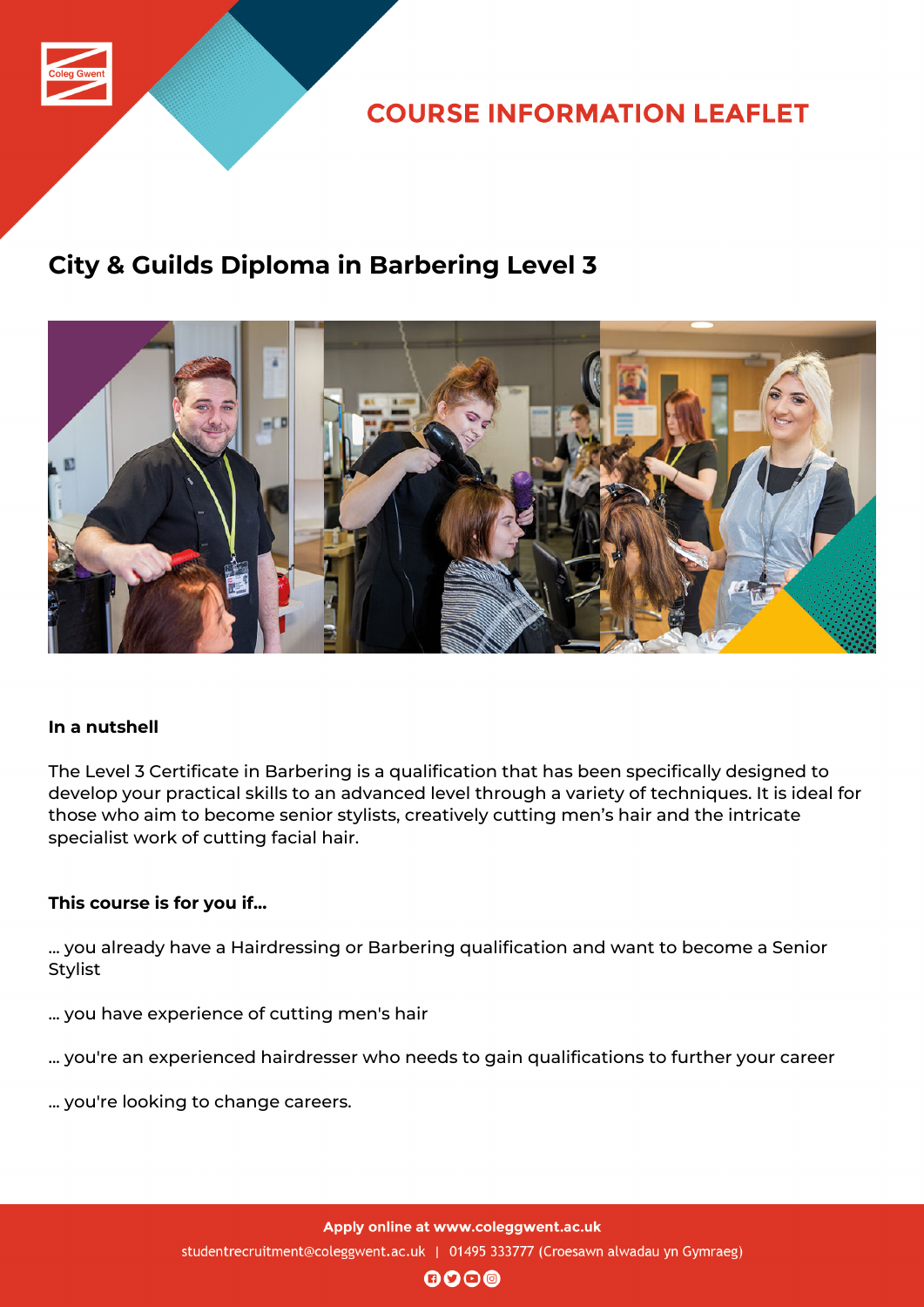

### **What will I be doing?**

The purpose of this qualification is to develop your practical skills to a high level of occupational ability to enable you to perform your own salon services.

The course is run over 15 hours per week, and covers basic techniques including mandatory and optional units.

Mandatory units include:

Observed/Assessed work with clients

Monitor procedures to safely control work operations

Provide hairdressing consultation services

Creatively cut hair using a combination of techniques.

Online multi-choice exams

Optional units include:

Colour hair using a variety of techniques

Contribute to the financial effectiveness of the business

Contribute to the planning and implementation of promotional activities

Consultation to identify clients' needs

 $\mathbf{0}$  $\mathbf{0}$  $\mathbf{0}$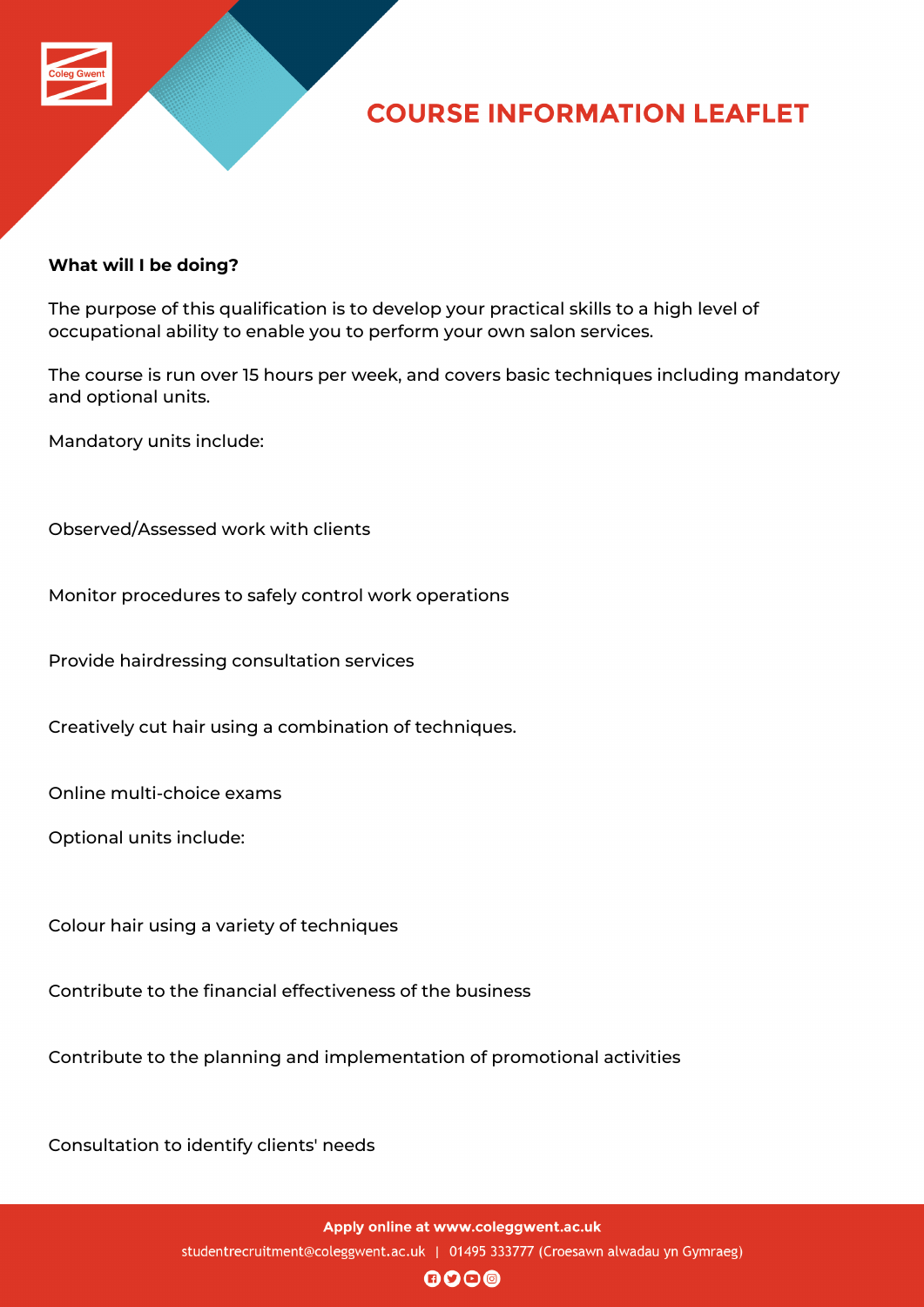

Developing cutting/clipper techniques to achieve the desired look

Use of products and equipment

Health and safety in the salon

Providing suitable aftercare service

Underpinning this qualification, you'll develop a sound knowledge of monitoring health and safety whilst working in the barbering industry. You'll also develop a knowledge and understanding of the practical skills learned throughout this qualification.

### **What is expected of me?**

For this course, you'll need to be self-motivated, hardworking, have respect for others and an enthusiasm for the subject.

### **What comes next?**

Once you have completed the course, you'll be able to progress to NVQ Level 3 Ladies Hairdressing, or run your own salon, or specialise in hair types or hairdressing treatments.

You might want to think about these other qualifications too:

Level 3 Certificates and Diplomas in Hairdressing - update and learn new skills and techniques

Higher Professional Certificate/Diploma in Technical Salon Management - the skills to run your own hair salon

> Apply online at www.coleggwent.ac.uk studentrecruitment@coleggwent.ac.uk | 01495 333777 (Croesawn alwadau yn Gymraeg)